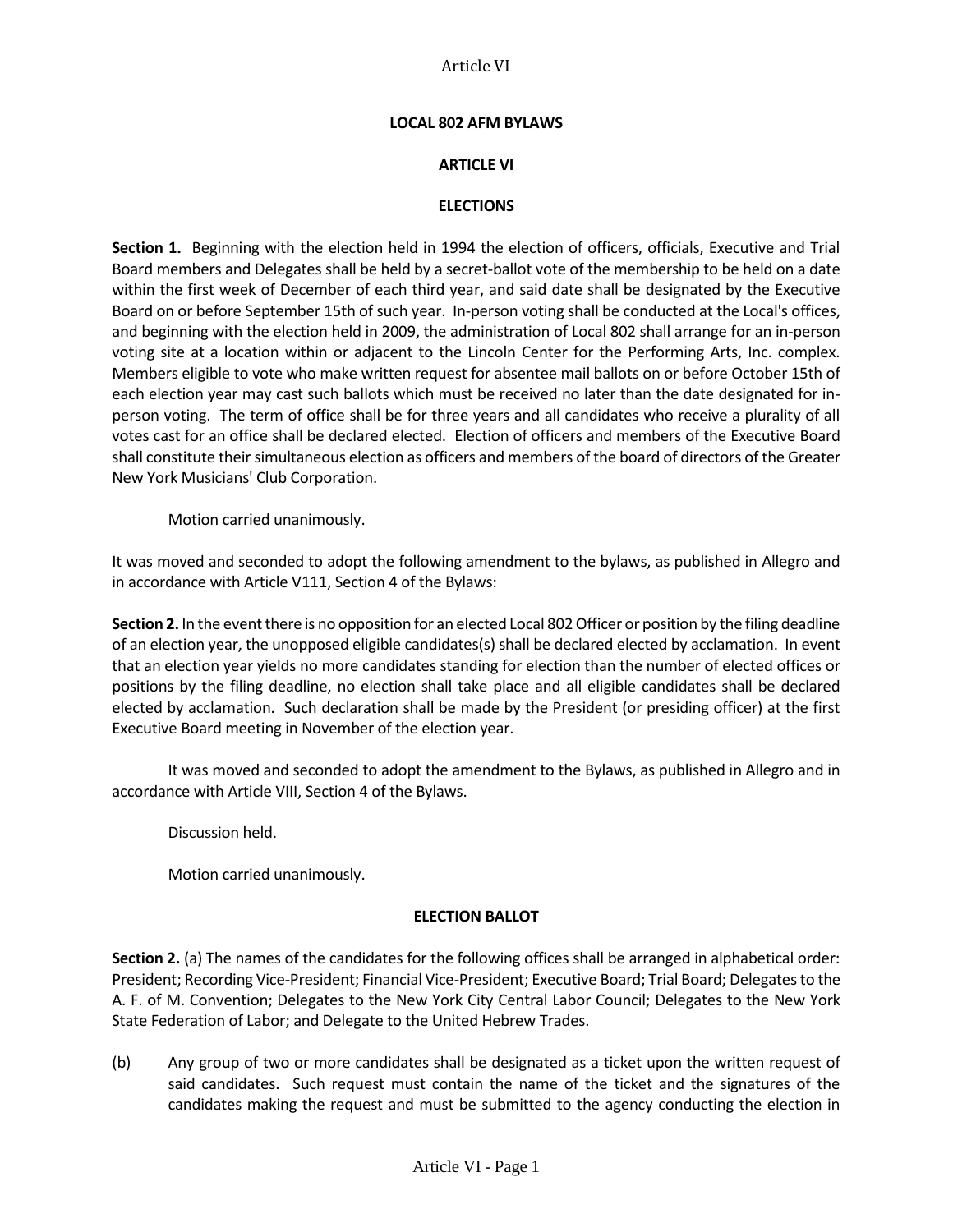accordance with that agency's rules.

- (c ) No candidate may appear on more than one ticket.
- (d) Candidates listed as a ticket shall be given a column (or row, if the ballot is so arranged by the agency conducting the election) and no other candidate shall appear in that column (or row).
- (e) Independent candidates shall be listed separately.
- (f) There shall be no check box appearing on the ballot to vote for the entire ticket.

**Section 3.** (a) The elections shall be conducted by the American Arbitration Association of New York City which shall have the power to appoint all personnel necessary for the conduct of the elections, obtain all necessary equipment, prepare, mail and receive all absentee ballots, count the number of votes cast for each candidate and upon completion of the count to forward a certification of the results thereof to the Executive Board.

 (b) The American Arbitration Association shall be authorized to adopt such rules and instructions in connection with the conduct of the elections that are not inconsistent with the Constitution and Bylaws of the Local and of the American Federation of Musicians, the Labor-Management Reporting and Disclosure Act of 1959, or other applicable laws.

 (c) Each duly nominated candidate shall have the right, either in person or through a representative, to inspect the membership rolls of the Local prior to the election and to be present at the voting and counting of the vote. The authorization of a representative must be in writing and signed by the individual candidate.

 (d) No votes will be valid which are cast for "write-in" candidates, i.e., candidates who have not been nominated in accordance with the provisions of Sections 6 and 7 of this Article.

**Section 4.** No member of this Local shall be eligible to run for, hold or continue in any elective office unless he/she has been a regular member in good standing of this Local for at least two consecutive years immediately preceding his/her election. Suspensions during said two-year period for periods not exceeding six months when due solely to failure to pay regular periodic membership dues shall not be deemed a bar to eligibility within the limit set above.

**Section 5.** No member of this Local shall run for, hold, or continue in any elective office, serve on any committee, or hold or continue in any appointed office for a period of two years from the date of conviction for violation of any portion of the Constitution or Bylaws of this Local or the American Federation of Musicians unless the membership should decide otherwise by a two-thirds vote of those voting at a duly convened membership meeting with regard to any particular member.

**Section 6.** Nomination petitions for members who wish to be candidates in the election may be obtained from the Recording Vice-President on or after September 15th of the election year. The Recording Vice-President shall confirm the eligibility of each member to run for office, as defined in the foregoing sections of this Article, and shall provide petitions only to eligible members.

**Section 7.** One hundred (100) members in good standing may nominate candidates. Such nomination must be on a form provided by the Recording Vice-President in accordance with Section 6, above, and must be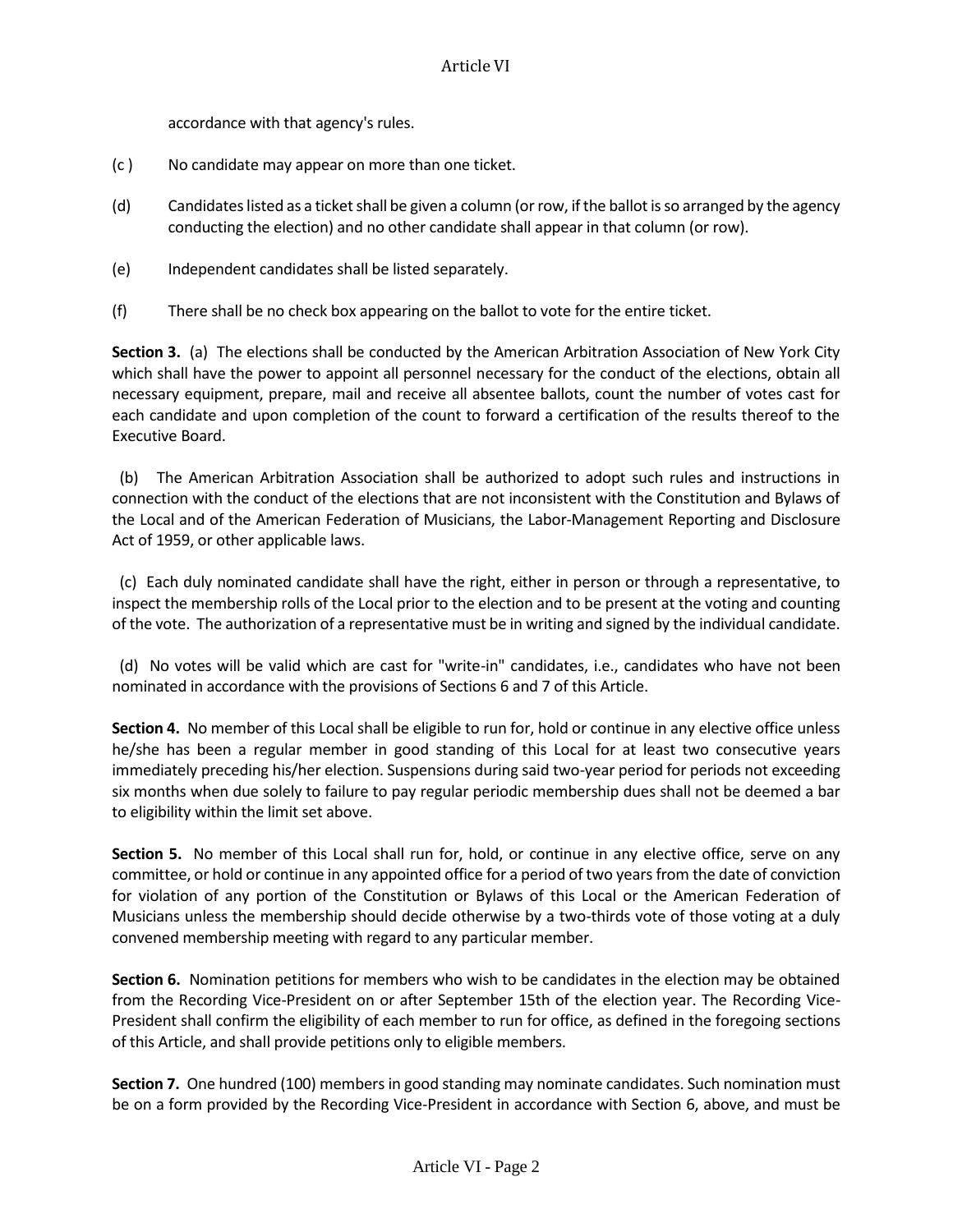filed with the Recording Vice-President of the Local on or before October 15th of the election year and accompanied by the signed acceptance of the nominee. Effective January 1, 1993, the nominee shall indicate on his/her nominating petition whether or not he/she is willing to accept appointment by the Executive Board to a full-time directorship pursuant to Article I, Section 5(gg), and such information shall be reflected on the election ballots in a manner to be determined by the American Arbitration Association. Also effective January 1, 1993, the Executive Board shall appoint any elected candidate for President who had expressed willingness to accept such appointment on his/her nominating petition to the position of executive director and any elected candidate for Recording Vice-President or Financial Vice-President who had expressed willingness to accept such appointment on his/her nominating petition to a position as assistant director.

# **Section 8. Eligibility to Vote.**

 (a) In order to be eligible to vote in the election of officers, a member must have paid his or her dues due for the third quarter of the election year on or before September 30th of that year, or on or before the first business day following September 30th in the event that that date is a Saturday, Sunday, or other day on which the Local is not open for business.

 (b) Any member who first joins the Local after the close of the second quarter (June 30) of the election year shall be ineligible to vote that year in the election of officers.

**Section 9.** In the event there shall be any protest or charges by any member concerning the conduct of the election after the election has been held, such protest or charges shall be made in writing by registered or certified mail and addressed to the American Arbitration Association by such member within one week after the tally and announcement of the results have been made, setting forth the exact nature and specification of the protest, and his/her claim as to how it has affected the outcome of the election. The American Arbitration Association shall have the right to appoint an impartial arbitrator to hear complaints, protests, or charges by any member concerning the conduct of the election; and that such complaints, protests, or charges shall be considered by the arbitrator at the time they are made if before or during the election. The decision of the arbitrator shall be appealable to the American Federation of Musicians pursuant to Article 15 of the Bylaws of the A. F. of M.

**Section 10.** The American Arbitration Association shall have authority to make any investigations, including the right to inspect any records, prior to or after the election has been completed, for the purpose of insuring an honest election.

### **Section 11. Campaign Contributions.**

 (a) No member who is an employer of other members, or who is an agent or representative of any employer, or who directs, hires or engages Local 802 members on a continuing basis, or who directs or engages on a continuing basis another person or persons to hire members on his behalf, shall be permitted to make any campaign contributions whatever, directly or indirectly, to any candidate for office in a Local 802 election of officers. This is meant to include members who act as leaders, contractors, agents, Broadway producers, personnel managers, partners in a booking office or officers of a booking corporation and any member continuously engaged in hiring or supervising or assisting in the hiring of other members.

 (b) No candidates shall be allowed to solicit or accept campaign contributions of any kind from any of the persons listed in paragraph (a) above.